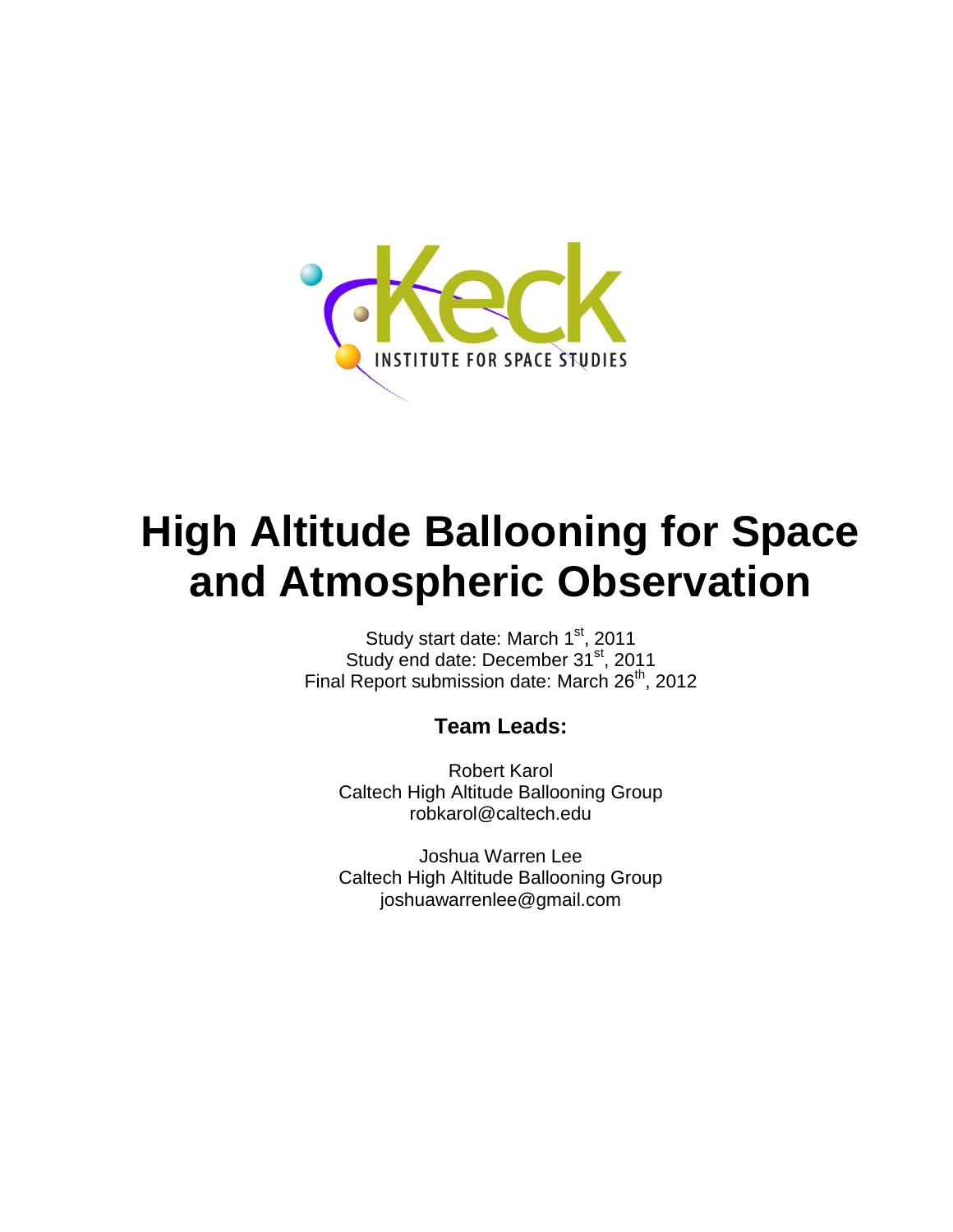#### **Table of Contents**

- I. Project Summary
- II. Introduction
	- a. Technical Motivation and Opportunities
	- b. Scope of the Project
- III. Project Components
	- a. High Altitude Launches and Field Experiments
	- b. Design and Programming Workshops
- IV. Outcome of the Project
	- a. Results
	- b. Roadmap for Technical Development
	- c. Current and Future Projects
- V. Conclusion
- VI. Acknowledgments

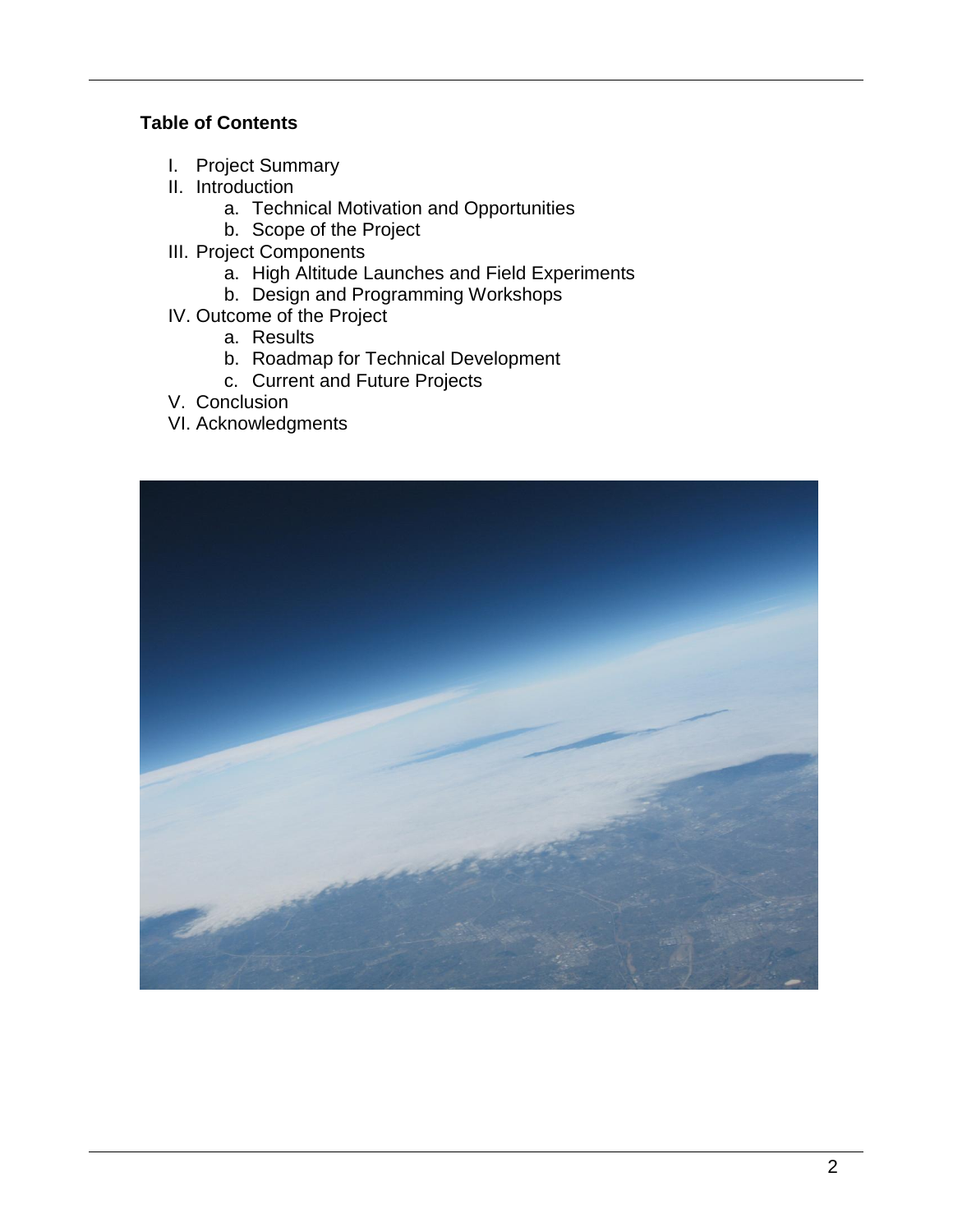#### **I. Project Summary**

The purpose of our project was to conduct a series of high altitude balloon experiments on student-designed launch platforms. Many design goals were considered, including, but not limited to: horizontal control for helium weather balloons, tethered camera platforms (controlled and passive), rocket and glider payloads, self-stabilizing platforms, high-definition video platforms, and miscellaneous data collection. Over the course of the project, the High Altitude Ballooning Group completed two successful high altitude launches and several workshops on payload design and microcontroller programming. We have also conducted tests on tethered camera payloads, including field tests in Alaska for a related JPL study on imaging methane seeping from under frozen lakes.

## **II. Introduction**

#### **a. Technical Motivation and Opportunities**

In the summer of 2010, the Caltech Ballooning Group participated in a competition titled "Hackerspaces in Space" which introduced us to the field of high altitude aerial photography with weather balloons. Over the course of three months, we launched two simple payloads, but were only able to retrieve one. This was due to the fact that our funding was limited – our onboard cameras were used and broken and our tracking system consisted of a prepaid cell phone with GPS. The airframe for the surviving payload was cut from scrap Styrofoam. Regardless, the payload we retrieved took amazing pictures and piqued our interest in the field.

With funding from the Keck Institute for Space Studies, our project group hoped to investigate the mechanics of high altitude flight with multi-balloon launches and controlled landings for payloads. We also wanted to test cost-effective tethered camera platforms and their advantages and limitations compared to other forms of aerial imaging. To increase efficiency and the rate of recovery, we also wanted to design rugged, reusable payload airframes with modular ports that would allow for many different experiments and instruments. This included a more advanced flight computer that would monitor GPS data and sensor inputs.

Finally, our group wanted to increase awareness of amateur high altitude projects in the Caltech community by holding informal workshops for Caltech students.

#### **b. Scope of the Project**

With the generous funding from the Keck Institute, we were able to design a number of balloon payloads, but due to time constraints we had to focus our attention on a handful of projects. Our main focus dealt with aerial imaging with a stabilized platform and relaying the images to ground stations. At the same time, we produced reusable, modular payload frames that would allow us to develop experiments more quickly and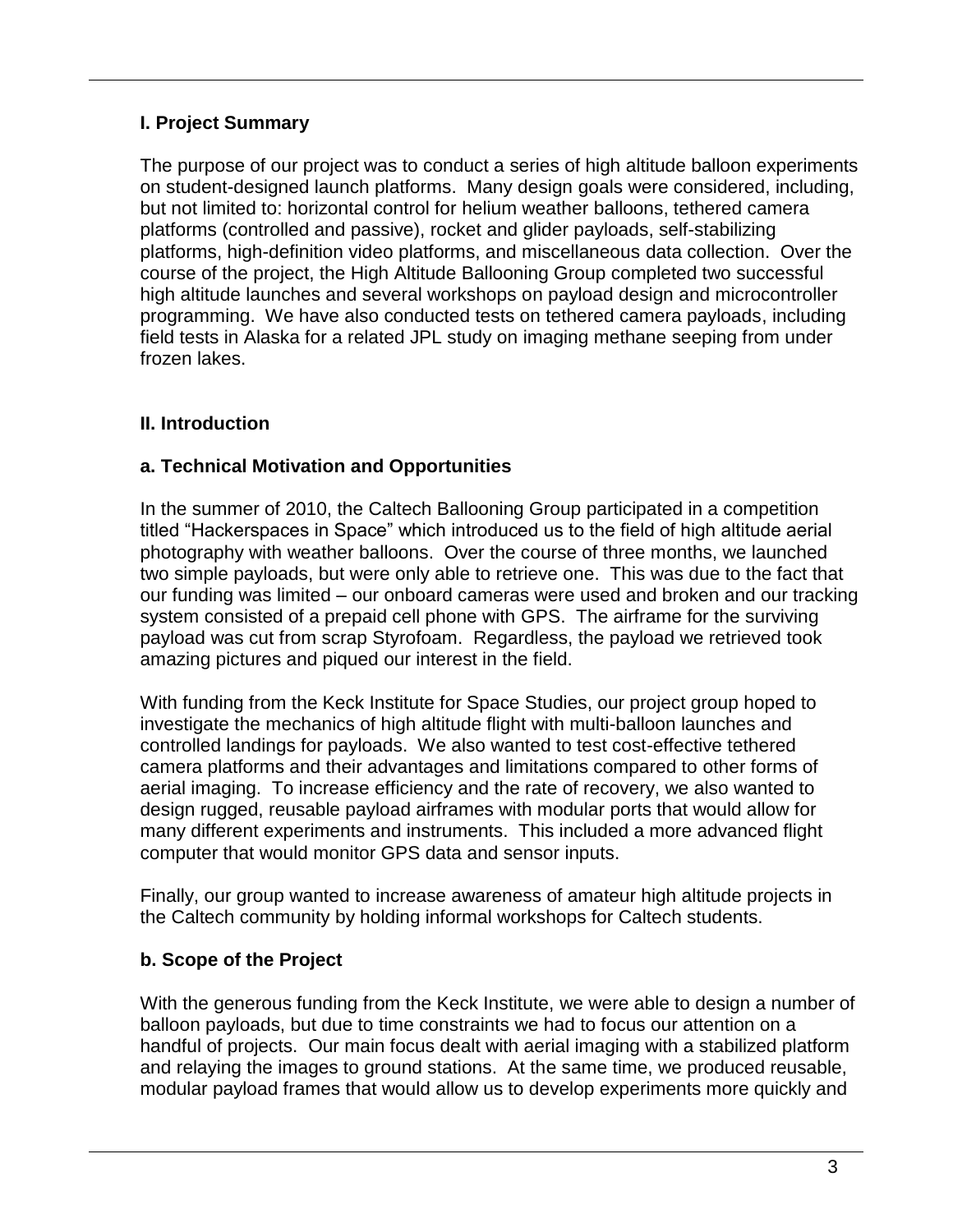efficiently. We also wanted to measure the internal pressure in the balloon and its changes during flight. Understanding changes in internal balloon pressure could help us optimize multi-balloon launches which would allow us to increase the maximum altitude and flight duration of our payloads. Finally, we wanted to design a payload that would relay video of an untethered flight back to a ground station.

#### **III. Project Launches**

#### **a. High Altitude Launches and Field Experiments**

First Launch – August  $14<sup>th</sup>$ , 2011

The first launch was a prototype to test the new equipment as well as the Spot GPS transmitter used to track the balloon during its flight. The secondary purpose of the launch was to introduce new group members to launch and retrieval procedures.

## Payload

Since this was a prototype to test the new equipment and the airframe did not need to be reused, we used inexpensive insulated cooler bags. The three main components of the payload were a camera, a Spot GPS messenger, and a microcontroller programmed to record the balloon's GPS position.

Camera – We chose to use a Canon PowerShot SD550 as



**Fig. 1 Pictures taken by balloon at its peak altitude and during ascent**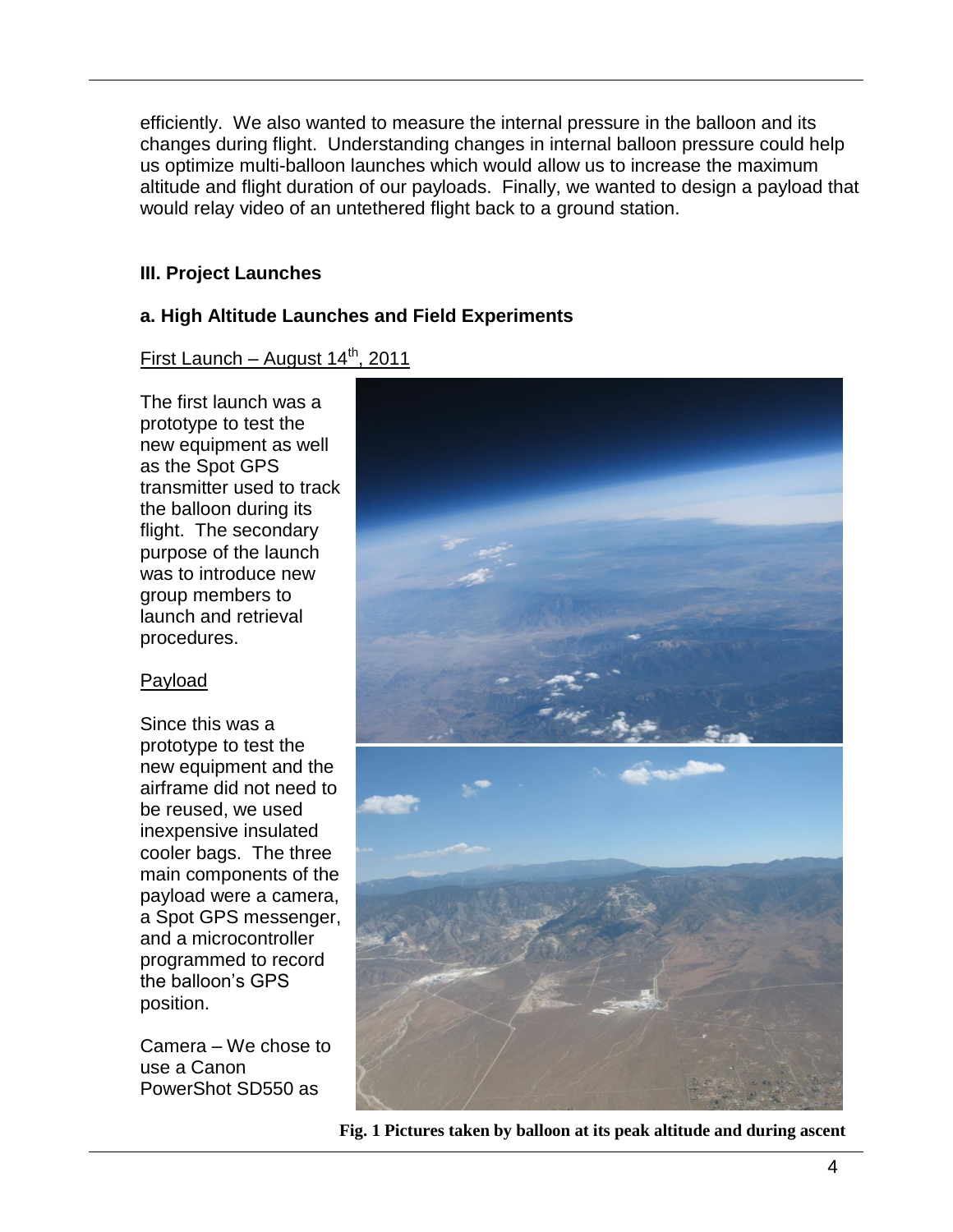the onboard camera. Using the Canon Hacker Development Kit (CHDK), we reprogrammed the camera to act as an intervalometer to take pictures at set intervals. This camera was used in a previous launch and provided surprisingly detailed pictures even with its low resolution.

Tracking system – The Spot GPS messenger broadcasts its current GPS coordinates through a satellite link every ten minutes. The GPS data points are then recorded onto the Spot website. This allowed us to track the balloon nearly in real time. Unfortunately, the device only worked up to around 22,000 feet so it would only record the initial launch and the final descent. Still, it continued to broadcast its position after landing, making retrieval of the payload much simpler than with the faulty tracking system in our previous launches.



**Fig. 2 The balloon's flight path over Lucerne Valley**

Microcontroller – We used an Arduino Uno microcontroller with a GPS logging shield to record precise GPS coordinates throughout the launch. The microcontroller was programmed in C++ to record GPS position data every second and to store it in an onboard SD memory card. This gave us a very detailed plot of the path the balloon traveled. This was necessary since the Spot messenger could only transmit coordinates every ten minutes and only when it had a stable fix at low altitude.

Our first payload took two attempts to launch. The single-use airframe proved too unstable and heavy for the smaller 200 gram weather balloon we used, so we had to scrap the airframe and use a lighter, more compact container with less insulation. The launch, however, was a success, and the payload was recovered after four hours.

## Second Launch – September  $25<sup>th</sup>$ , 2011

Our second launch was the first real use of our reusable payload airframe. With a sturdy Styrofoam base, it contained five experiment ports (four to the sides, one pointing up), each five inches square. An abrasion jacket made from rip-stop nylon covered the whole airframe to reduce wind and landing damage as well as strain on the package from the parachute tethers. The number of connections to the parachute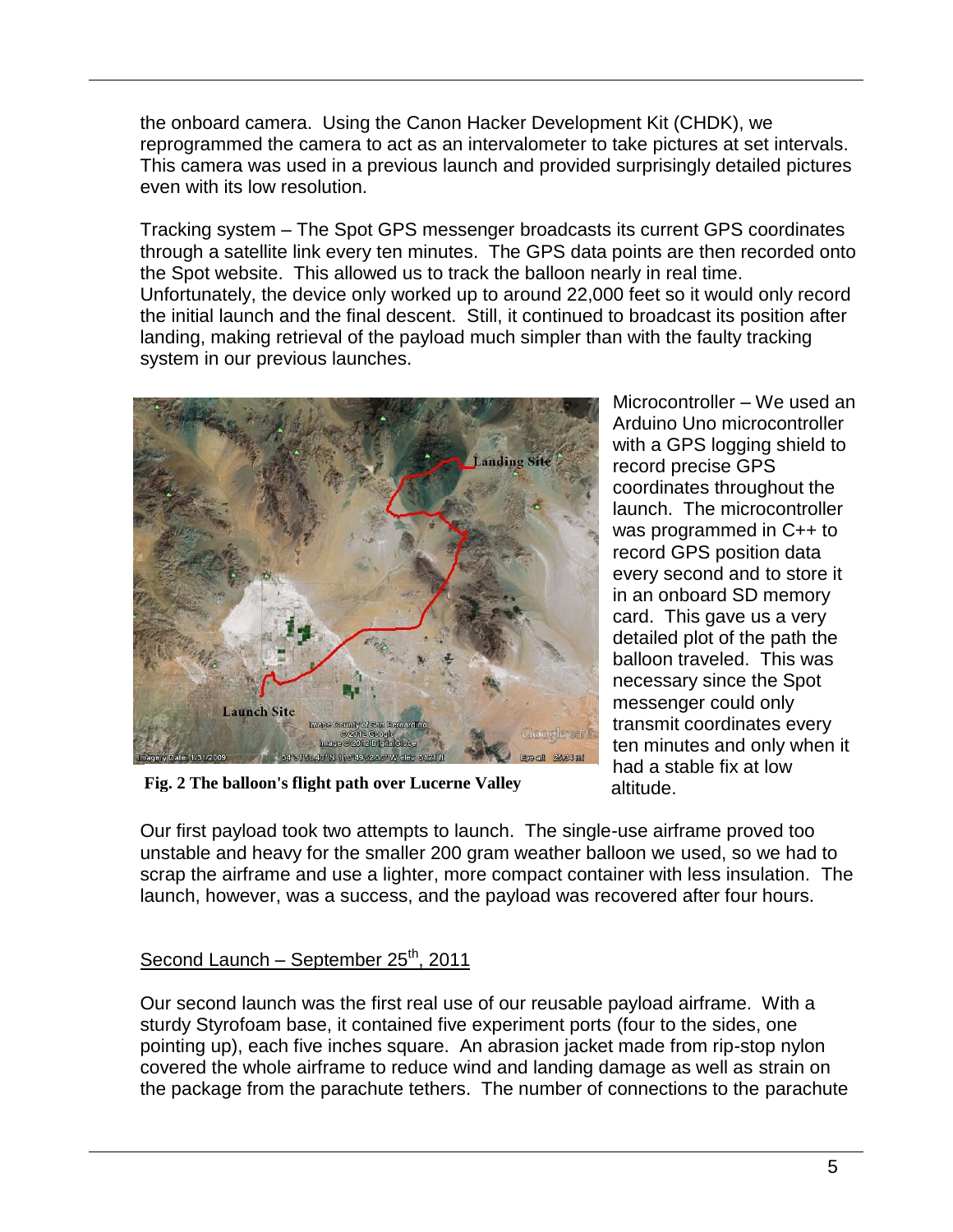was increased from one to four. This stabilized the payload and provided redundancy in case one of the tethers snapped. This launch also contained a more comprehensive scientific payload, as well as an enhanced flight computer and a high definition video camera.

## Payload

![](_page_5_Picture_2.jpeg)

**Fig. 3 Modular payload airframe with abrasion jacket**

Flight computer – The Arduino microcontroller with GPS datalogging shield was reused for this launch, but the code was updated to include altitude and to log data from the sensor array. The microcontroller also handled timedependent in-flight events, such as a siren/LED unit to help locate the payload after landing. It performed well during the flight, but the recorded raw data was in an unmanageable format and required a time-consuming conversion until it could be analyzed.

Sensor array – One of the main goals of this launch was to record temperature and absolute pressure inside of the payload. Gauge pressure sensors were used to measure the difference in pressure between the inside of the airframe to the inside of the

weather balloon. Plastic tubing was run from the payload to a brass pipe inserted into the neck of the balloon to make this measurement. Unfortunately, the sensitivity of the gauge pressure sensors was too small to show a significant difference between balloon and atmospheric pressure. After the balloon burst, the added weight from the tubing also destabilized the payload's descent causing damage to two of the five airframe mounting ports. Two temperature sensors were used to measure inside and outside temperatures, but the inside temperature sensor failed due to an electrical short. Nevertheless, the outside temperature and atmospheric pressure sensors worked correctly and were used to estimate the peak altitude at around 92,500 feet.

HD Video – The second main objective of this launch was to record high definition video of the entire flight. We used a GoPro HD Hero camera set to 1080p. A GoPro Battery BacPac was added to increase the operation time of the camera well past the duration of the flight.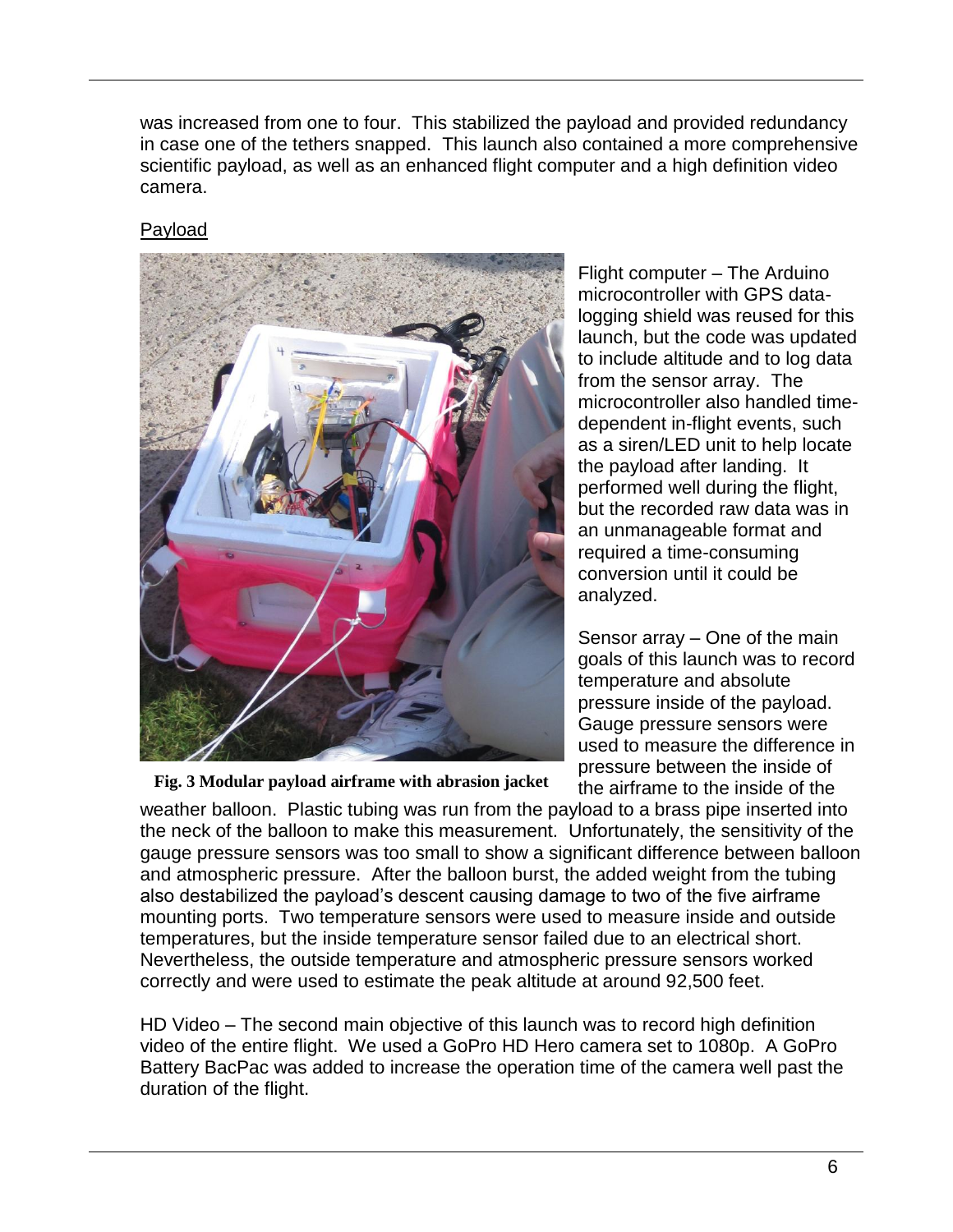A secondary objective of this launch was to observe the balloon's expansion and burst as well as to monitor the condition of the pressure sensor tubing. The Canon PowerShot used in the August launch was mounted to the upward-facing experiment port and took pictures every five to thirty seconds. Not only did it capture the expansion and burst, but it also recorded the gradual change of the atmosphere's color from blue to black.

![](_page_6_Picture_1.jpeg)

**Fig. 4 Images from upper camera (left: early ascent right: peak altitude)**

#### Field Experiments (and Canceled Third Launch)

The third launch contained an improved and repaired sensor array as well as a 1 Watt 2.4 GHz transmitter that would relay a live video feed from the GoPro camera. The port mounts were also rebuilt to be more durable than the last launch. The modular aspect of the reusable airframe proved to be extremely useful since we were able to rearrange various payload components in a more efficient placement. We conducted several successful ground tests with the transmitter, but unfortunately the launch had to be canceled due to high wind conditions.

![](_page_6_Picture_5.jpeg)

**Fig. 5 Stabilization tests with a tethered weather balloon**

In addition to the payload ground tests, we also performed tests on the tethered aerial photography platforms that were to be used in Alaska. Information on those experiments can be found in the attached JPL report: "Identification of Methane Seeps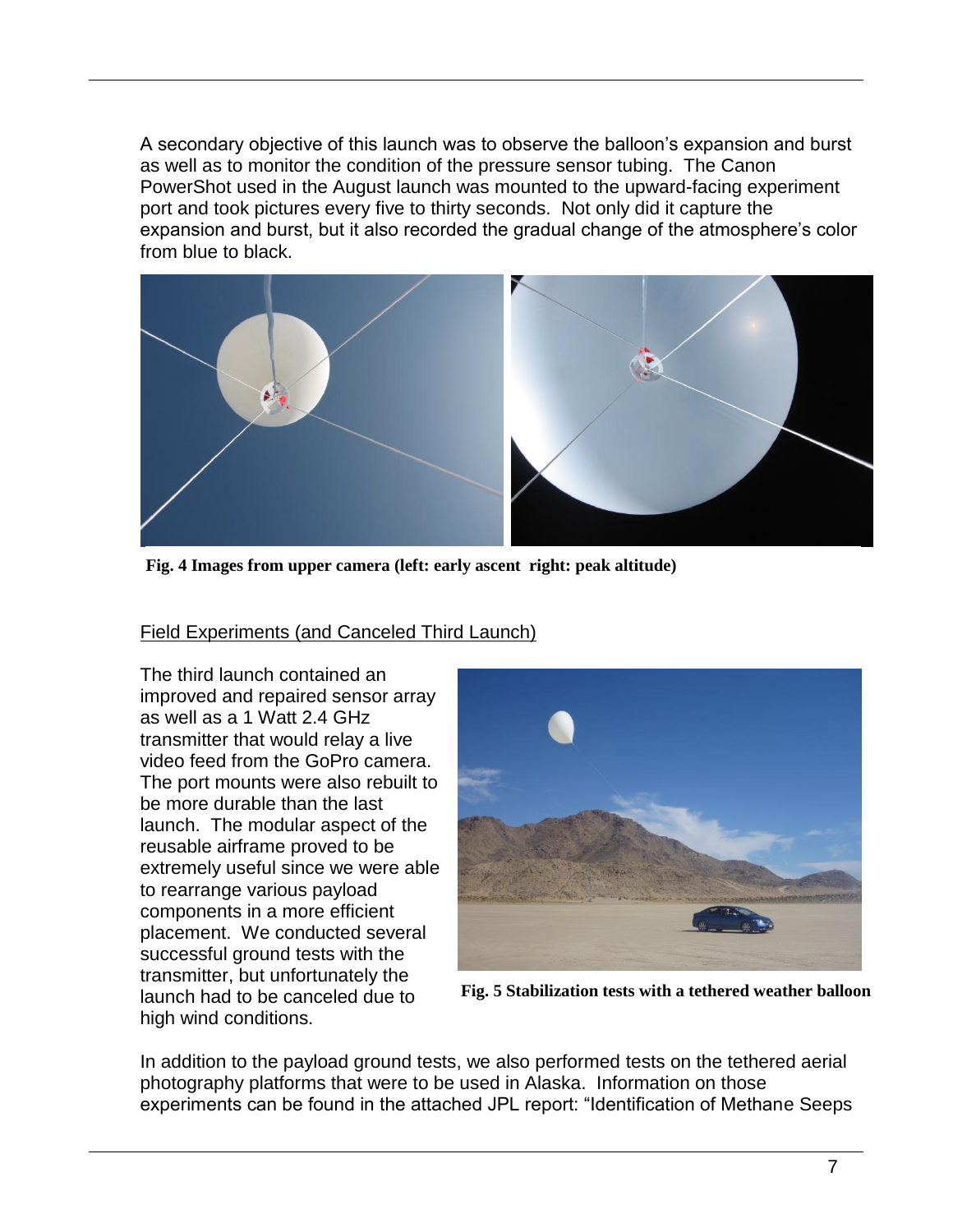under Arctic Lakes".

## **b. Design and Programming Workshops**

One of our goals of this project was to increase awareness in the Caltech community of balloon experiments and to teach students how to design their own. We held two informal workshops in addition to our design meetings. They focused on two important aspects of balloon payload design: different payload subsystems and microcontroller programming. Each participant was given an Arduino Uno microcontroller kit and the chance to design their own experiments. We taught students how to code the microcontrollers in C++ and gave examples of various control circuits. Overall, it was a success and helped students understand the complexities of payload design.

#### **IV. Outcome of the Project**

#### **a. Results**

All of the photography platforms worked as intended as well as the data telemetry. The second launch payload provided key data in analyzing the flight profile of the balloon. From the altitude data, we found that the ascent rate was surprisingly regular even though the change in pressure was not. With a linear regression line, we found the ascent rate to be approximately 5 m/s.

![](_page_7_Figure_6.jpeg)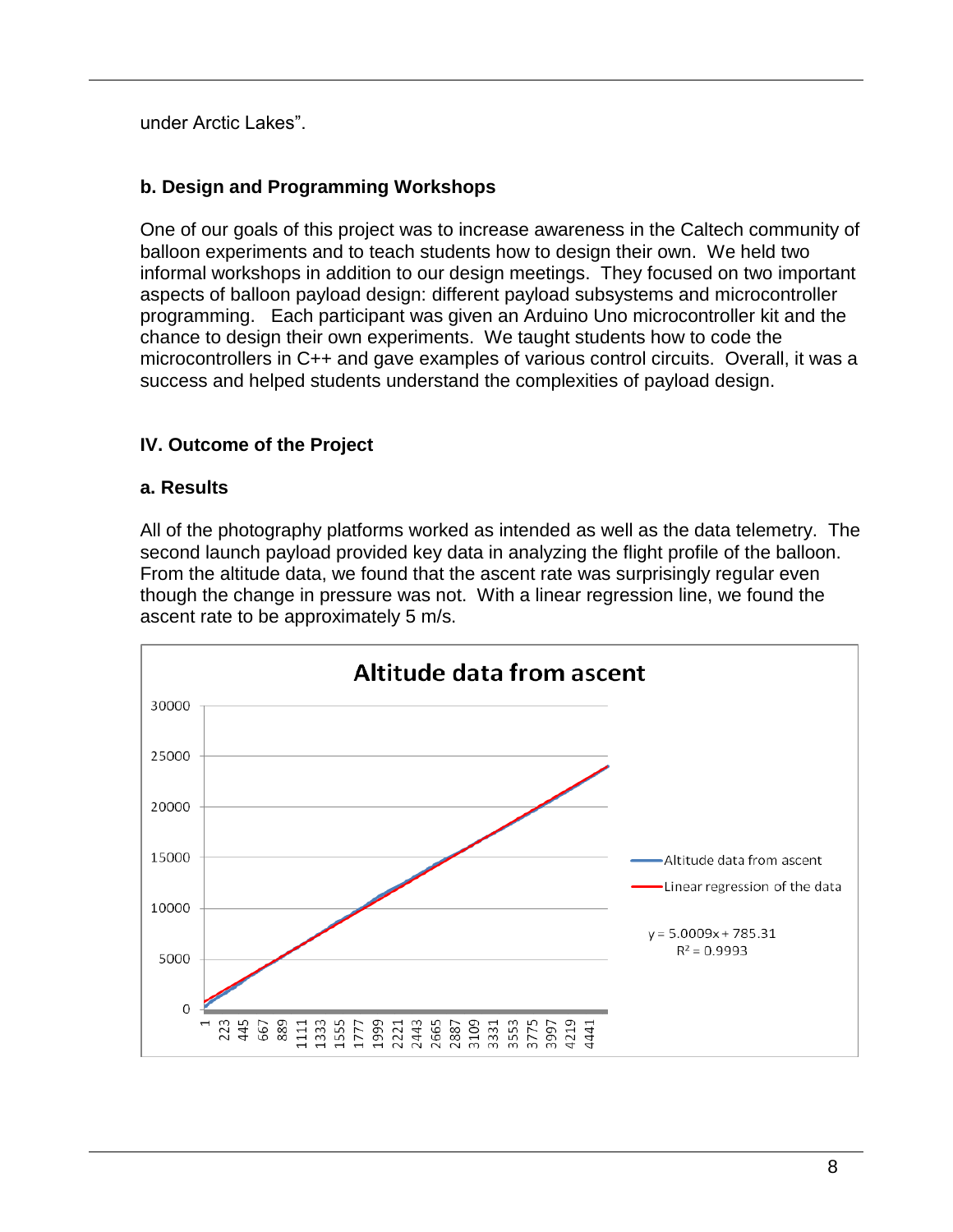![](_page_8_Figure_0.jpeg)

Similarly, the descent rate could be calculated from the second half of the altitude data.

The regression for the descent rate gives 10 meters/second, but with deceleration due to the increasing density of the atmosphere the accuracy of the calculation decreases.

![](_page_8_Figure_3.jpeg)

There was also a limit on the GPS altitude data recorded by the flight computer. The GPS failed above 24,000 meters and only would only reactivate once the payload dropped below 17,250 meters. This is due to the altitude restriction set by the US government on most GPS devices. In future launches we will use a GPS capable of accurate readings up to 85 km, but for this launch the maximum altitude had to be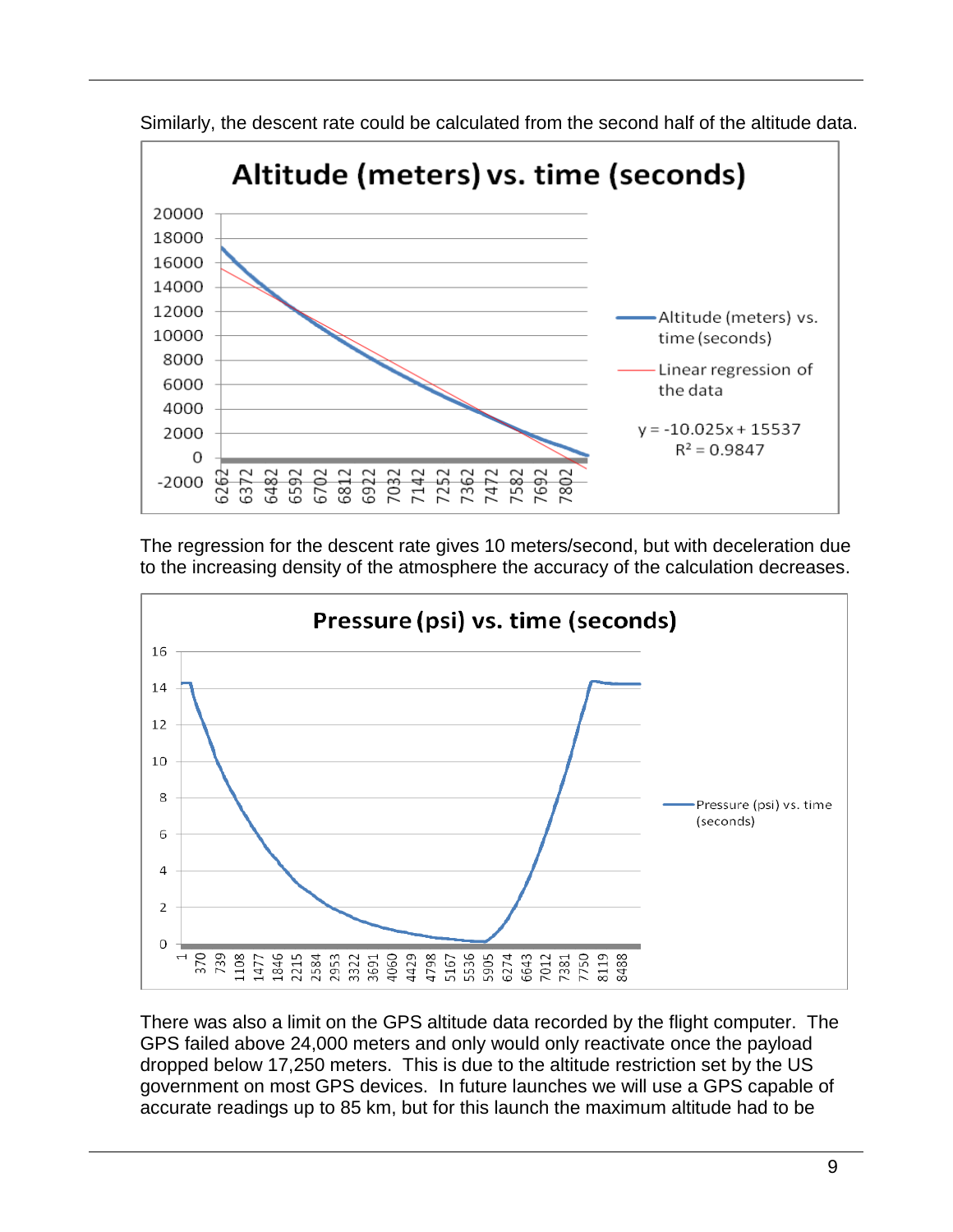extrapolated though the absolute pressure data.

The peak altitude corresponds to the minimum pressure during the launch. From the data, this occurs approximately 5642 seconds after the initial launch. With an ascent rate of 5 meters/second, this would give a peak altitude of about 92,500 feet.

![](_page_9_Figure_2.jpeg)

Finally, we also took temperature measurements from outside the payload. The calibration overcompensates slightly near the limit of its operation (-40 degrees Celsius), and since the temperature sensors were not shielded from sunlight there are occasional spikes in the data. Although the temperature readings are inaccurate at the higher altitudes, the oscillation can help us determine the period of rotation for the payload. This can be used to help develop self-stabilizing components in the future.

## **b. Roadmap for Technical Development**

Before any additional launches, we can improve the performance of the individual components of the payload. Mounting booms to the experiment ports can help isolate more sensitive sensors or add separation between multiple GPS devices to prevent interference. We could also shield various sensors to increase the accuracy of the flight data (shielding temperature sensors from sunlight, for example). We have already started modifying the GPS telemetry systems to provide more reliable, realtime GPS data through the Automatic Packet and Reporting System (APRS). This would decrease the payload recovery time and provide necessary redundancies in retrieving GPS data.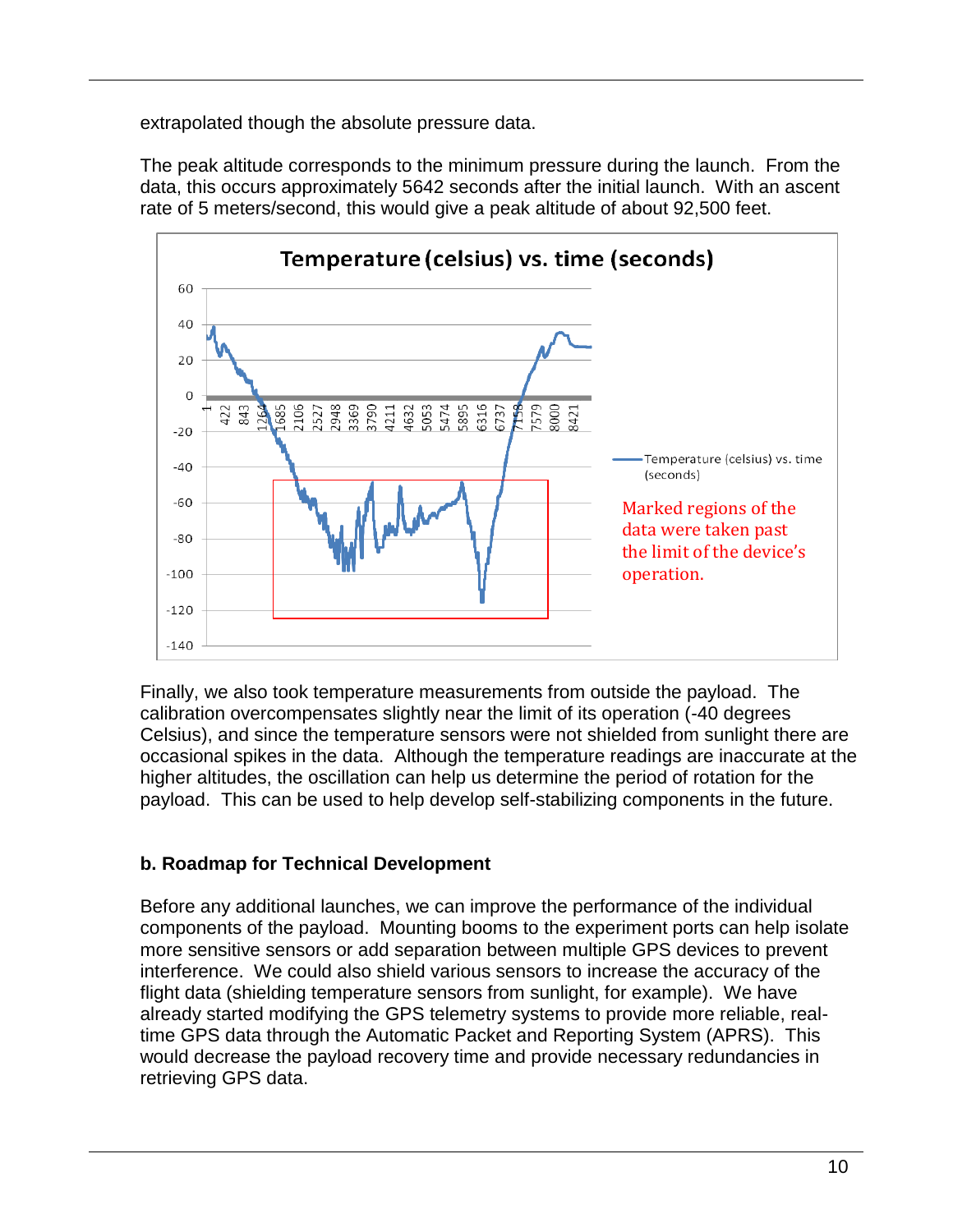Although the reusable payload offered versatility and efficiency in payload construction, a truly modular design in which frames can be stacked together would facilitate payload design, construction, and repair. With a dedicated core module housing the flight computer and telemetry systems, we could then add on various specialized modules depending on the situation. Swapping out experiments would be much easier since we would not have to rearrange the internal components of the core systems for every flight. We could even launch multiple payloads in the same day by replacing the surrounding modules after the payload is recovered.

#### **c. Current and Future Projects**

In the immediate future, our group will be modifying our current payloads to accommodate live telemetry through packet radio broadcasts. This will require more experimentation on range and power requirements. After these tests are completed, we plan on developing high altitude rocket platforms. We would have to design a remote launch system that could initiate a launch through a timer or altitude event, but it would require more in-flight failsafes before we could get FAA approval. Also, we will need to improve the stabilization of the launch platform to achieve maximum efficiency as well as for safety reasons.

We also wanted to investigate the feasibility of a payload that would deploy from high altitude and return to the launch coordinates through an on-board GPS. A returning payload would allow us to set up a more permanent ground station where we could monitor the flight telemetry.

## **V. Conclusions**

With the funding from the Keck Institute for Space Studies, our group has been able to make incredible strides in our understanding of payload design. We learned how to manage power resources to payload components and how to cope with stabilization and weight limitations. We ran extensive tests on multiple types of mobile aerial photography rigs and worked with members of JPL to conduct design experiments. We have researched multiple telemetry systems for GPS and live video feeds and will continue to do so.

Overall, this project has expanded all of our horizons. We started with broken parts and Styrofoam scraps, but now we have the resources for a fully operational near space program. What we have learned from this project will lay the foundation for more advanced research.